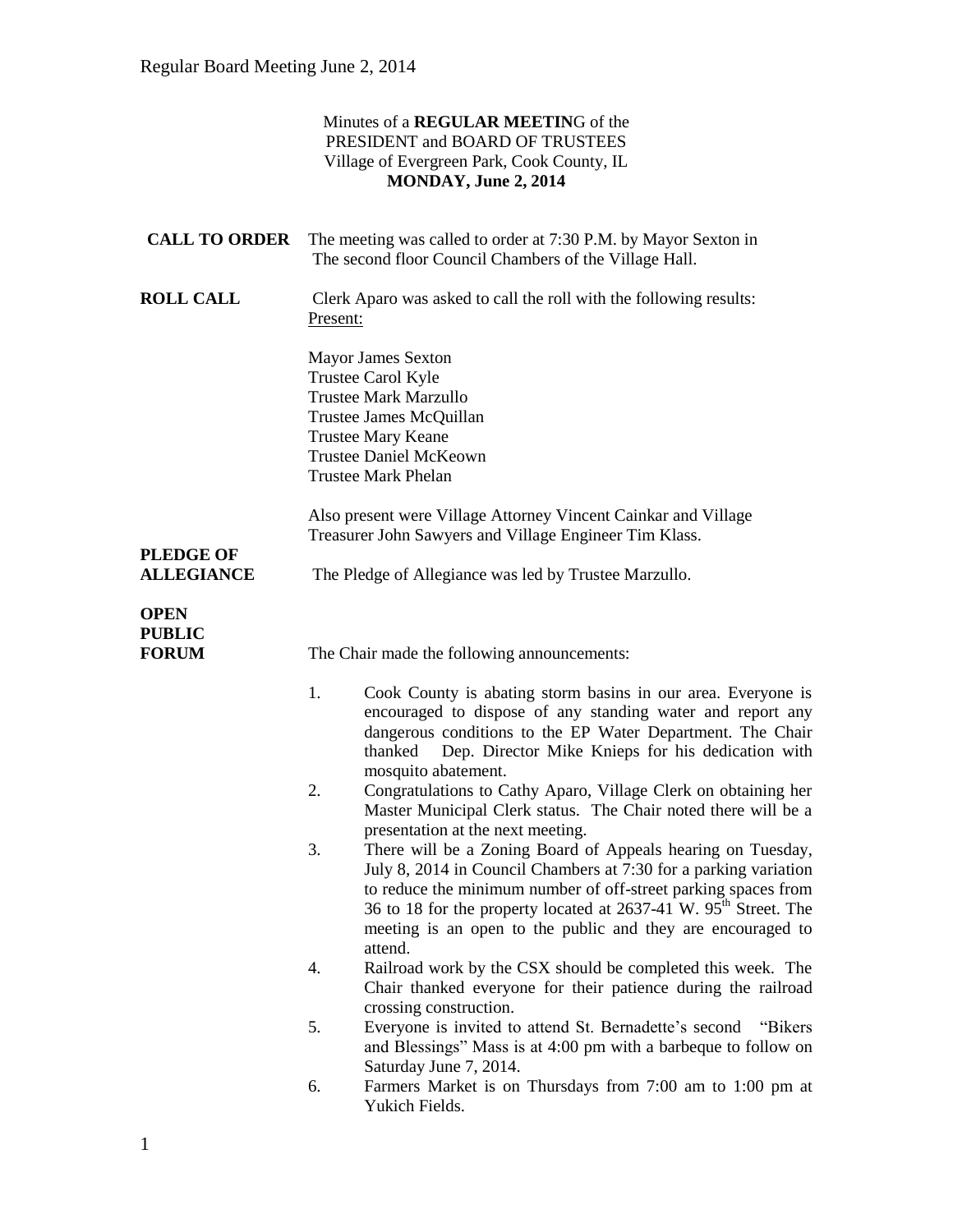|                                  | 7.                                                                                                                                                                                                                                                                                                                                        | The Annual 5k Run is Saturday, June 28, 2014 at Klein Park.<br>Registration is 7:30 a.m. to 8:15 a.m. the run begins at 8:30 a.m.<br>The 25th Annual Day in the Park is Saturday, June 28, 2014,                                                                                                                                                                                                                                                                                                                                                                                                                                                                                    |
|----------------------------------|-------------------------------------------------------------------------------------------------------------------------------------------------------------------------------------------------------------------------------------------------------------------------------------------------------------------------------------------|-------------------------------------------------------------------------------------------------------------------------------------------------------------------------------------------------------------------------------------------------------------------------------------------------------------------------------------------------------------------------------------------------------------------------------------------------------------------------------------------------------------------------------------------------------------------------------------------------------------------------------------------------------------------------------------|
|                                  | 8.                                                                                                                                                                                                                                                                                                                                        | 11:30 a.m. $-9:00$ pm at the Community Center.<br>The 46th Annual Independence Day Parade is Thursday, July 3,<br>2014 at 6:30 p.m. Fireworks at dusk at Duffy Park 92nd and<br>Millard.                                                                                                                                                                                                                                                                                                                                                                                                                                                                                            |
|                                  | 9.                                                                                                                                                                                                                                                                                                                                        | Vehicle Stickers renewal applications will be mailed in August.                                                                                                                                                                                                                                                                                                                                                                                                                                                                                                                                                                                                                     |
|                                  | 10.                                                                                                                                                                                                                                                                                                                                       | New stickers are due September 15, 2014.<br>The Chair applauded the Evergreen Park Police Department for                                                                                                                                                                                                                                                                                                                                                                                                                                                                                                                                                                            |
|                                  |                                                                                                                                                                                                                                                                                                                                           | their exceptional efforts in the apprehension of burglary suspects<br>breaking into automobiles. He reminded everyone to lock their<br>cars. Commendations to all especially Officers Morgan, Higgins,<br>Sass, Hacker and Borden and the Detective Unit as well for their<br>work in apprehending (4) suspects, one with a gun.<br>The Chair noted the Police/Fire Departments efforts when a man<br>was struck by a train at 8700 and Rockwell and was taken to<br>Christ hospital. Further commendations to the EP Police for a<br>job well done and the Cook County Bomb Squad for their<br>assistance in the removal and disposal of 63 year old dynamite<br>from a residence. |
|                                  | 11.                                                                                                                                                                                                                                                                                                                                       | Thanks to the EPCHS baseball team who raised over \$4,000 to                                                                                                                                                                                                                                                                                                                                                                                                                                                                                                                                                                                                                        |
|                                  | 12.                                                                                                                                                                                                                                                                                                                                       | The Support the Troops fundraiser.<br>Read a portion of a letter from Mrs. Doyle, an Oak Lawn<br>resident stating she had "Evergreen Park envy" after attending<br>our first ever theater production. The Chair thanked Glenn<br>Pniewski for his hard work and dedication to the recent "Comic<br>Strips" production.                                                                                                                                                                                                                                                                                                                                                              |
| <b>OPEN</b><br><b>AUDIENCE</b>   | Mr. Reid Nuttal, of the 9700 Street and Washtenaw Avenue submitted a<br>petition to the Chair requesting a four way stop and it will be on the<br>agenda at the next Board meeting.                                                                                                                                                       |                                                                                                                                                                                                                                                                                                                                                                                                                                                                                                                                                                                                                                                                                     |
|                                  |                                                                                                                                                                                                                                                                                                                                           | Mrs. Helen Cuprisin, 9200 Block of Homan, questioned the Mariano's<br>grocery store opening. The Chair responded he has been in contact with<br>the owner Bob Mariano and the opening should be in January of 2015.                                                                                                                                                                                                                                                                                                                                                                                                                                                                 |
| <b>REGULAR</b><br><b>AGENDA</b>  | Motion by Trustee Phelan second by Trustee Kyle to waive reading of<br>the minutes of the May 19, 2014 regular Meeting of the President and<br>Board of Trustees. Upon roll call, voting YES: Trustees Kyle, Marzullo,<br>McQuillan, Keane, McKeown and Phelan; voting NO: NONE.<br>The<br>motion was passed and so ordered by the Chair. |                                                                                                                                                                                                                                                                                                                                                                                                                                                                                                                                                                                                                                                                                     |
| <b>RESOLUTION</b><br>NO. 15-2014 |                                                                                                                                                                                                                                                                                                                                           |                                                                                                                                                                                                                                                                                                                                                                                                                                                                                                                                                                                                                                                                                     |
|                                  |                                                                                                                                                                                                                                                                                                                                           | Motion by Trustee McKeown second by Trustee Marzullo, to approve<br><b>Resolution NO. 15-2014</b> with expenditures of the General Corporate<br>and the Sewer and Water Fund of \$80,042.31<br>Fund of \$445,139.79<br>and the 95 <sup>th</sup> Street TIF Fund, \$ 129.20 and the Capital Improvement<br>Fund, \$16,019.87 and the Street Bond Fund, \$10,750.00 and the Debit<br>Service- General \$ 87,066.31 for a total of \$639,147.48. Upon roll call,                                                                                                                                                                                                                       |

voting YES: Trustees Marzullo, McQuillan, Keane, McKeown, Phelan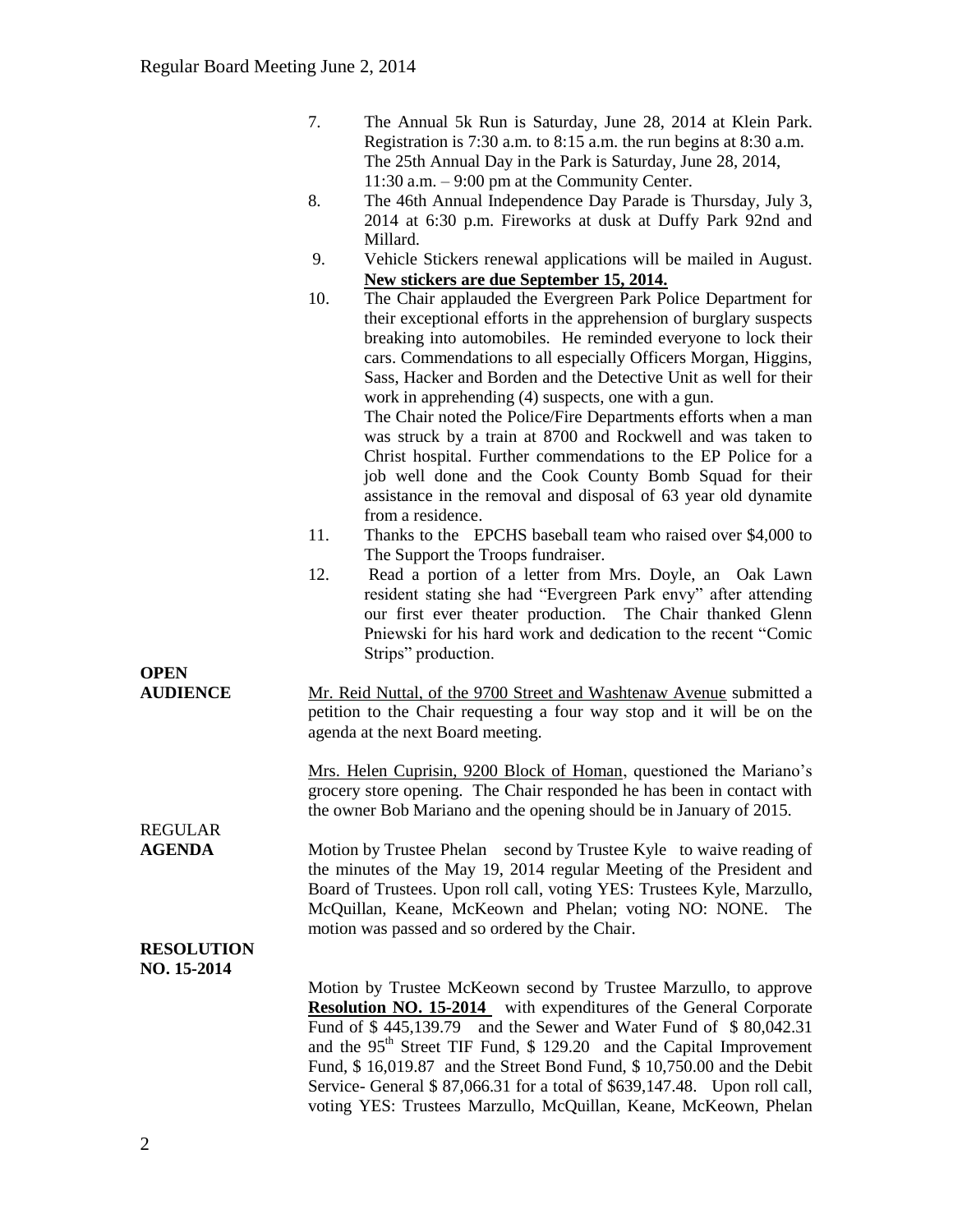and Kyle; voting NO: NONE. The motion was passed and so ordered by the Chair.

## **WATER COLLECTOR'S**

**REPORT** The Chair noted due to the Memorial Day holiday and extended collections the Water Collector's report will be postponed until the next meeting.

#### **VILLAGE COLLECTOR'S REPORT**

Motion by Trustee Phelan second by Trustee McQuillan to accept for file and information the Village Collector's report for May 2014 in the amount of \$ 1,544,176.59. The motion was passed by unanimous voice vote and so ordered by the Chair.

## **BUSINESS**

**CERTIFICATES** Motion by Trustee McQuillan second by Trustee Kyle to approve the business license application for Evergreen Park Chicken, **LLC DBA/ POPEYES (new owner only)** located at 2707 W. 95<sup>th</sup> Street. The Chair added the new owner intends to do extensive remodeling to the building. Upon roll call voting YES: Trustees McQuillan, Keane, McKeown, Phelan, Kyle and Marzullo; voting NO: NONE. The motion was passed and so ordered by the Chair.

### **OUTDOOR PATIO REQUEST**

Motion by Trustee Marzullo second by Trustee Kyle, to approve the request **The Noodle Shop/dba NOODLES & COMPANY** located at  $2440 \text{ W. } 95^{\text{th}}$  Street to allow an outdoor patio/serving area at the proposed location. Ms. Melanie Bagley for Noodles answered questions from the Board. Upon roll call voting YES: Trustees Keane, McKeown, Phelan, Kyle, Marzullo and McQuillan; voting NO: NONE. The motion was passed and so ordered by the Chair.

# **BUSINESS**

**LICENSE** Motion by Trustee McQuillan second by Trustee Phelan, to accept the application for Business Regulation Certificate and License for **NOODLES AND COMPANY** to conduct a restaurant located at 2440 W. 95<sup>th</sup> Street. Upon roll call voting YES: Trustees McKeown, Phelan, Kyle, Marzullo, McQuillan and Keane; voting NO: NONE. The motion was passed and so ordered by the Chair.

> Motion by Trustee Marzullo second by Trustee Keane, to accept the application for Business Regulation Certificate and License for **JAM J. INC. DBA/ PORTER CULLEN** to operate an Irish themed restaurant located at 3541 W. 99<sup>th</sup> Street. A brief discussion took place regarding parking in the area. Mr. McGrath stated he spoke to the neighbors, as requested by Mayor Sexton and there was no opposition to the restaurant. This will be a family restaurant within walking distance for patrons. Upon roll call voting YES: Trustees Phelan, Kyle, Marzullo, McQuillan, Keane and McKeown; voting NO: NONE. The motion was passed and so ordered by the Chair.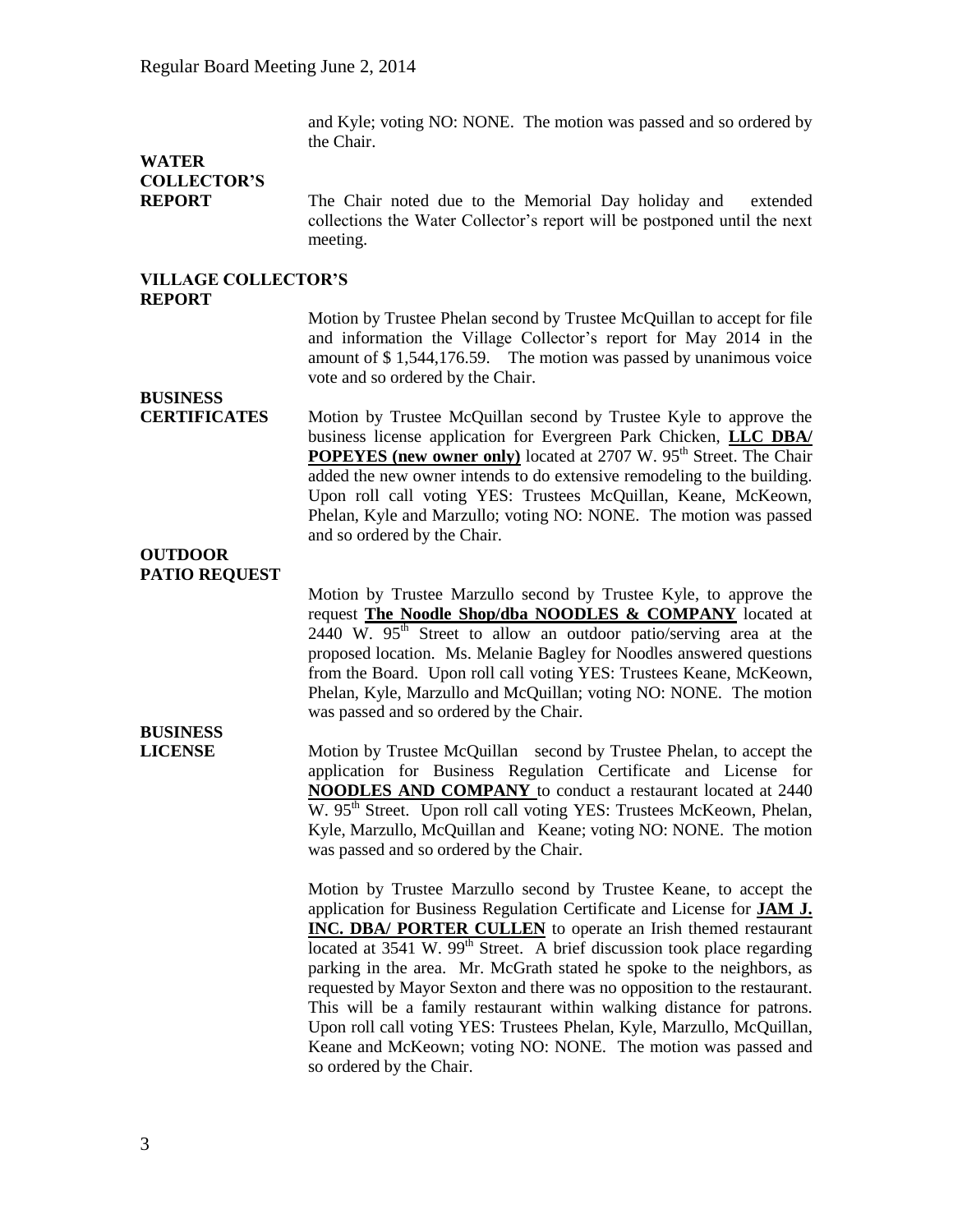| <b>EPPD VEHICLE</b> |                                                                                                                                                                                                                                                                                                                                 |
|---------------------|---------------------------------------------------------------------------------------------------------------------------------------------------------------------------------------------------------------------------------------------------------------------------------------------------------------------------------|
| <b>SALE</b>         | Motion by Trustee McQuillan second by Trustee Kyle to approve EPPD                                                                                                                                                                                                                                                              |
|                     | Chief Saunders request to sell 2011 Crown Victoria #103283 and a 1995                                                                                                                                                                                                                                                           |
|                     | Hummer H1 # 16192. Upon roll call voting YES: Trustees Kyle,                                                                                                                                                                                                                                                                    |
|                     | Marzullo, McQuillan, Keane, McKeown and Phelan; voting NO: NONE.                                                                                                                                                                                                                                                                |
|                     | The Motion was passed and so ordered by the Chair.                                                                                                                                                                                                                                                                              |
| <b>PW VEHICLE</b>   |                                                                                                                                                                                                                                                                                                                                 |
| <b>SALE</b>         | Motion by Trustee Phelan second by Trustee McKeown to approve the<br>request from PW Director Lorenz to sell a 1997 Ford F-350 (#B42386)<br>Pick Up Truck. Upon roll call voting YES: Trustees, Marzullo,<br>McQuillan, Keane, McKeown, Phelan and Kyle; voting NO: NONE. The<br>Motion was passed and so ordered by the Chair. |

### **DR. POWELL/PARADE**

**ALLEY CLOSING** Motion by Trustee Keane second by Trustee Marzullo to approve the request from Dr. Thomas Powell to block the alleyway located at 3860  $W. 95<sup>th</sup>$  Street for the 46<sup>th</sup> Annual Independence Day Parade on Thursday July 3, 2014. Upon roll call voting YES: Trustees McQuillan, Keane, McKeown, Phelan, Kyle and Marzullo; voting NO: NONE. The Motion was passed and so ordered by the Chair.

### **CENTRAL SCHOOL**

**SCHOOL BASH** Motion by Trustee McKeown second by Trustee Phelan to approve the Superintendent of District 124, Dr. Robert Machak's request to block the 9400 Block of Sawyer Avenue on Friday, August 22, 2014 for the Central School annual **Back to School Bash** from 4:00 p.m. to 8:00 pm. The Back to School Bash is from 5:00 p.m. to 7:00 p.m. Upon roll call voting YES: Trustees Keane, McKeown, Phelan, Kyle, Marzullo and McQuillan; voting NO: NONE. The Motion was passed and so ordered by the Chair.

### **ENGINEER'S REPORT** Tim Klass had no report.

- **ATTORNEY'S REPORT** Vince Cainkar had no report.
- **DEPT HEADS** Mary Ann Carioto, OCS stated the annual EP Library strawberry social will be at the Farmers Market on June 19, 2014 at 10:00 a.m. There will be stories and crafts for children as well as the regular Farmers Market fare.

Dennis Duffy, Recreation Department announced the first concert will be held Sunday, June 7, 2014 at 6:00 p.m. at Klein Park.

**MISC.** The Chair noted payouts to United Meters in the amount of \$144,538.02 and to Craig Podalak, \$10,600 for kitchen phase work at the Senior Center. **NO ACTION REQUIRED INFORMATION ONLY.**